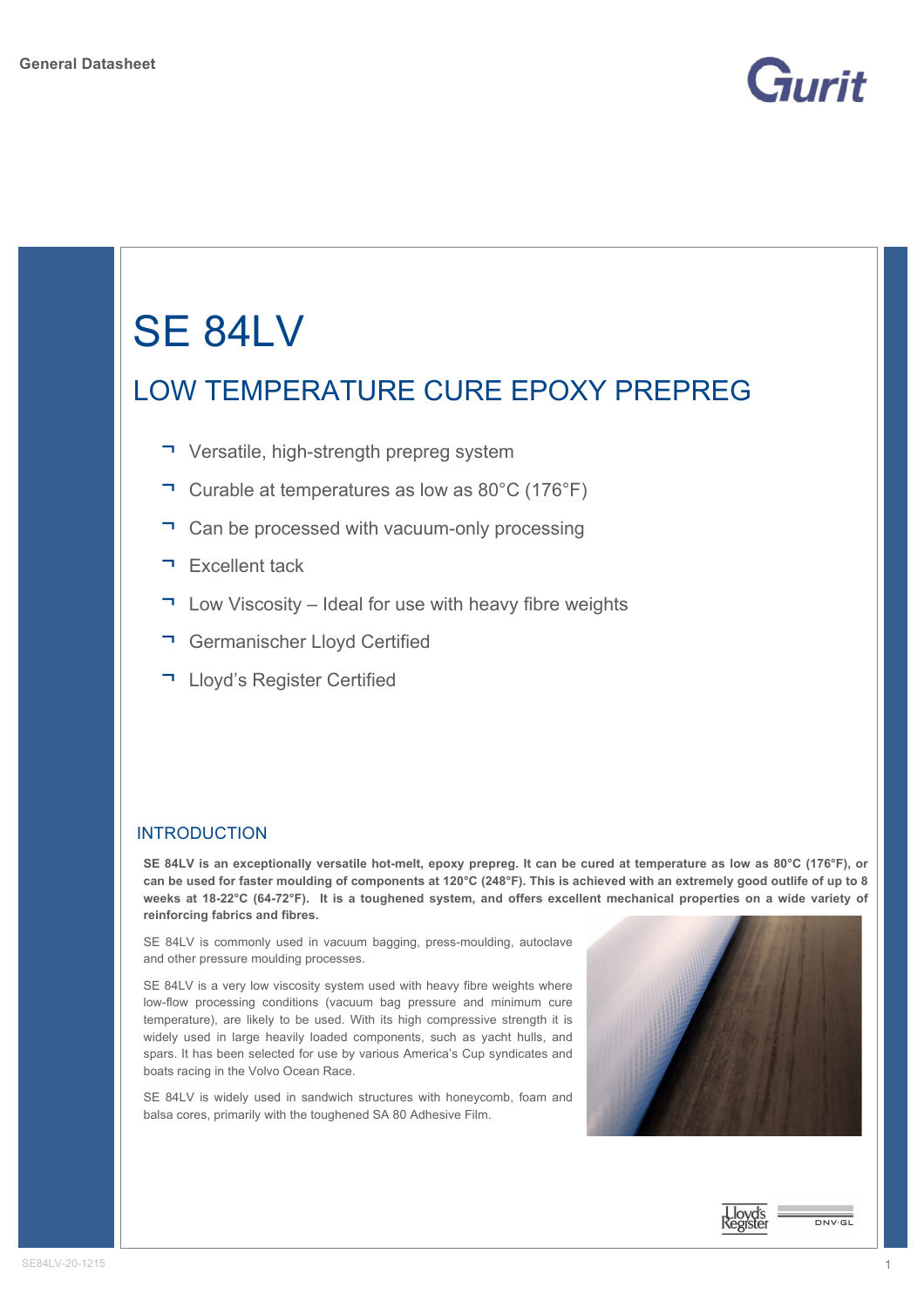#### PROCESSING NOTES - GENERAL PROCESSING NOTES - CURING

#### PREPARATION

When preparing the lay-up the prepreg should be removed from the freezer and allowed to thaw in a sealed bag. This may take 6 to 24 hours depending on roll size. This prevents atmospheric moisture from condensing on the prepreg which may cause voiding on cure. The mould surface should be release coated and must have been tested for vacuum integrity prior to lay-up.

#### Laying-UP

The following procedure is recommended for preparing vacuum cured laminates.

1. Place the lay-up on a tool or caul sheet which has been treated with a release agent or film. Insert a thermocouple into the lay-up near the centre ply of the thickest edge section, outside the net trim line. A separate prepreg nylon peel ply is available for covering a mould tool prior to lay-up in order to leave a clean, textured surface for subsequent bonding.

2. Apply a peel ply to the surface of the lay-up. Note that for good secondary bonding of a peel-plied surface of an SE 84LV prepreg laminate, a nylon peel ply, such as Gurit's Stitch Ply A, is strongly recommended. This is particularly important where the cure temperatures are in excess of 90°C (194°F). Cover the peel ply entirely with a perforated release film. Normally, no edge resin bleeder system is used. For thin sections, Gurit WL3600P90 grade release film are recommended, while for sections of 4mm and above, Gurit WL3600P release film is also suitable. With WL3600P the amount of resin bled away is controlled by the number of dry plies of resin bleeder cloth placed over the perforated release film.

3. Install a vacuum bag by standard techniques. Insert at least two vacuum stems through the bag connecting one to the vacuum source and the other, at a point on the part furthest from the source, to a calibrated vacuum gauge. Position part in the oven or autoclave and draw vacuum to check for bag or system leaks.

4. Commence the heat-up cycle, typically between 0.3°C(0.5°F)/min and 2°C(3.6°F)/min to the final cure temperature. At 85°C (185°F), the temperature should be held up for 10 hours. Faster cures may be obtained at elevated temperatures, e.g. 6 hours at 90°C (194°F), 3 hours at 100°C (212°F) or 1 hour at 120°C (248°F). All temperatures measured by the previously installed thermocouple. When curing at 80°C (176°F) a minimum of 12 hours is recommended. Vacuum should be maintained as high as possible, with a minimum of 85% throughout the cure cycle.

5. Upon completion of cure, turn off heat and cool until part temperature has fallen below 60°C (140°F). When fully cooled, the part may be debagged, trimmed and machined as necessary. A post-cure is not required.

#### CURE CYCLES

For a good balance of composite properties, it is recommended that the laminate is cured at 80°C (176°F) for a minimum of 12 hours. A laminate may be cured in two stages if, for example, making a cored component. However in a two stage cure, a minimum of 4 hours at 85°C (185°F) or 5 hours at 80°C (176°F) is recommended before debagging a skin, and it must be ensured that this skin is cured for the equivalent of at least 10 hours at 85°C (185°F) or 12 hours at 80°C (176°F) before going into service.

SE 84LV may be cured at higher temperatures for a shorter time. At a cure temperature of 100°C (212°F) cure can be achieved in 3 hours or at 120°C (250°F) cure can be achieved in 1 hour.

It is not recommended to cure SE 84LV under vacuum pressures of less than 85%. If a ramp rate of less than 0.3°C/min (0.5°F/min) is used, users should satisfy themselves that this allows adequate flow.



#### CURING AT 80°C (176°F)

When curing at 80°C (176°F) it is important to ensure the temperature is monitored off the trailing thermocouple. 80°C (176°F) should be treated as the minimum cure temperature for SE 84LV; 70-75°C (158-167°F) will not generate adequate mechanical properties.

#### THIN LAMINATES

When using very thin laminates (e.g. with a total laminate fibre weight of less than  $300gm^2$ ), care needs to be taken to avoid extracting excessive amounts of resin during the cure process. To avoid this, a microporous release film can be used, and for particularly critical components, a prepreg peel ply should be used.

#### CORE BONDING

Various core materials can be used with the prepreg system, including foams and honeycombs. However, due to the wide variety of PVC and other foams available, and the cure temperatures involved, special procedures have been developed which must be carefully followed. For details of these processes, please contact Technical Services.

When using Nomex™ or aluminium honeycombs, the separate SA 80 adhesive film is recommended and full details of use are provided on the separate SA 80 data sheet. This adhesive film is supplied on a lightweight glass carrier, or in some cases it can be supplied directly coated onto one face of the SE 84LV prepreg.

The system is fully compatible with Ampreg 20 and Ampreg 26 wet layup epoxy systems and therefore all types of cores may be bonded to a first skin by using a separate 'wet-bonding' operation. In this case, the addition of filler powders to the appropriate resin system is required to provide the correct paste-like consistency.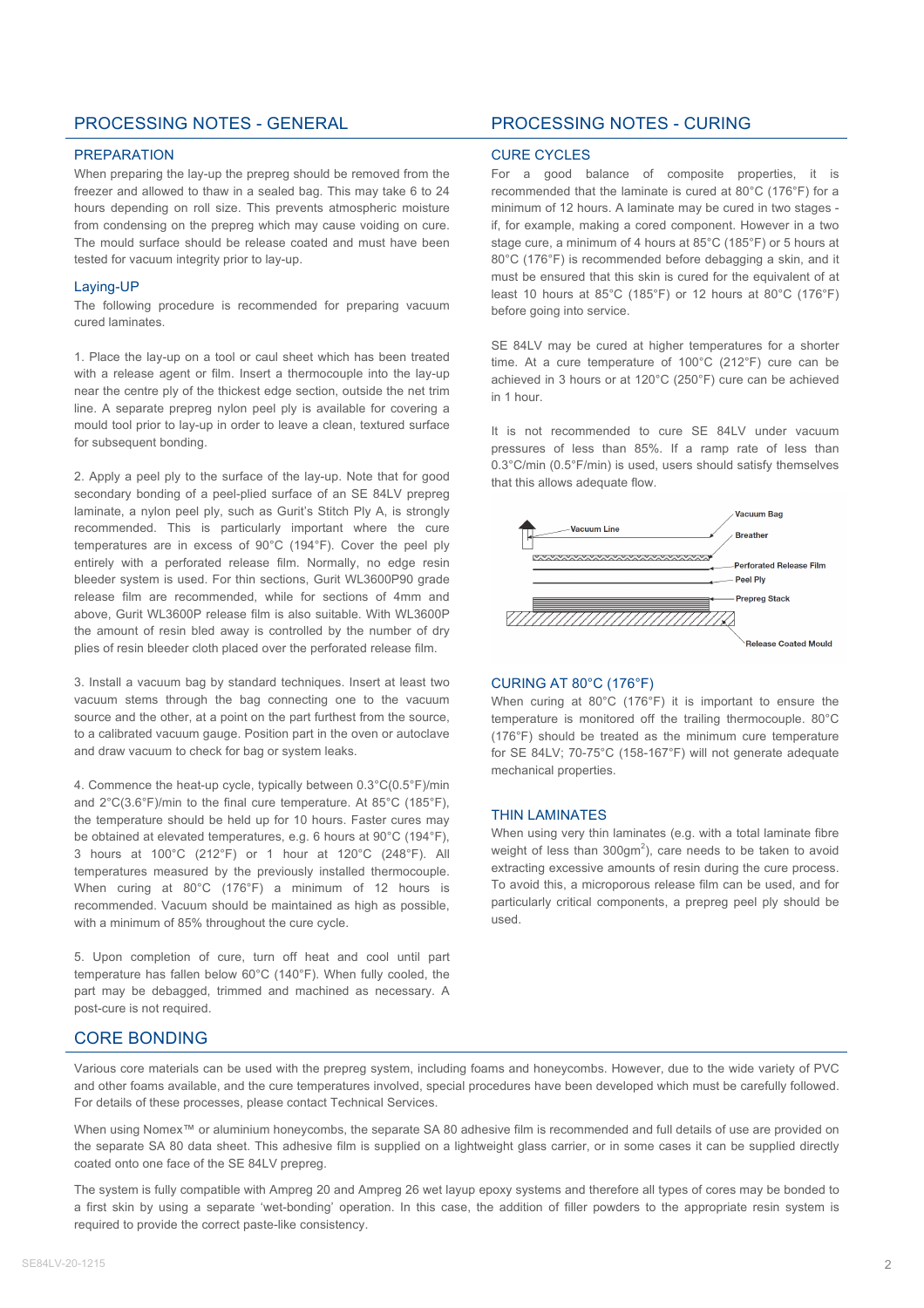#### PRODUCT INFORMATION

#### AVAILABILITY

SE 84LV prepregs are available in a wide variety of fabric forms and collimated unidirectional tapes. Unidirectional materials are normally supplied on a single release paper and fabrics on a single polythene film. Please contact Customer Support to discuss specific requirements and availability. The product formats listed below also benefit from 3<sup>rd</sup> Party Certification.

| <b>PRODUCT DESCRIPTION</b>                                           | <b>CERTIFICATION</b> |
|----------------------------------------------------------------------|----------------------|
| Unidirectional Epoxy Prepreg<br>150g/m2, 200g/m2<br>300g/m2, 450g/m2 | Germanischer Lloyd   |
| <b>Prepreg Resin</b><br><b>Statement of Acceptance</b>               | Lloyd's Register     |
| SE84LV/HEC/120/37/+/-3% & 200g, 300g, 450g,<br>600g                  | Lloyd's Register     |
| SE84LV/HMC/120/37/+/-3% & 200g, 300g, 450g,<br>600g                  | Lloyd's Register     |

#### PREPREG PROPERTIES

#### RHEOLOGY DATA

SE 84LV resin viscosity profile conducted at 1°C (1.8°F) per minute.

| <b>PROPERTY</b>                  | <b>VALUE</b>   |                 |  |  |
|----------------------------------|----------------|-----------------|--|--|
| Minimum Viscosity                | $2.9$ Pa.s.    | 28.8 P          |  |  |
| Temperature at Minimum Viscosity | $99^{\circ}$ C | $210^{\circ}$ F |  |  |



#### MINIMUM CURE TIME & TEMPERATURE

Recommended minimum cure is 12 hours at 80°C (176°F) using vacuum bag processing.

| <b>PROPERTY</b>          | <b>OVEN / VAC BAG</b>                                                                 | <b>TEST STANDARD</b>     |                |
|--------------------------|---------------------------------------------------------------------------------------|--------------------------|----------------|
| <b>Typical Laminate</b>  | 8 plies of SE 84 LV 300g/m <sup>2</sup> unidirectional prepreg with 35% resin content |                          |                |
| <b>Typical Ramp Rate</b> | $1-2$ °C (2 – 4°F) per minute                                                         | $\overline{\phantom{a}}$ |                |
| Cure Temperature         | 80°C (176°F)                                                                          | $\overline{\phantom{a}}$ |                |
| <b>Cure Dwell Time</b>   | 12 (hours)                                                                            | $\overline{\phantom{a}}$ |                |
| <b>Cure Pressure</b>     | $-1$ bar (14.5 $P$ si)                                                                | $\overline{\phantom{a}}$ |                |
| De-mould Temperature     | $< 60^{\circ}$ C (140 $^{\circ}$ F)                                                   | $\overline{\phantom{a}}$ |                |
| Dry $Tg_1$ (DMA)         | 98°C / 208°F                                                                          | 115°C / 239°F            | ISO 6721 (DMA) |

\*suitable for use in conjunction with hot-in / hot-out rapid component manufacture is possible using appropriate press tooling

#### CURING LARGE STRUCTURES

Gurit provides detailed processing notes for large structures to be built using SE84LV / SA 80; these notes are available from the Technical Department on request.

| <b>PRODUCT DESCRIPTION</b>                          | <b>CERTIFICATION</b> |
|-----------------------------------------------------|----------------------|
| SE84LV/HSC/120/37/+/-3% & 200g, 300g, 450g,<br>600g | Lloyd's Register     |
| SE84LV/IMC/120/37/+/-3% & 200g, 300g, 450g,<br>600g | Lloyd's Register     |
| SE84LV/RC200T<br>(& 400g (XC416T))                  | Lloyd's Register     |
| SE84LV/RC416T                                       | Lloyd's Register     |
| SE84LV/UMC/120/37/+/-3% & 200g, 300g, 450g,<br>600g | Lloyd's Register     |
| SE84LV/XC305 & 400g, 600g<br>(XC411 & XC611)        | Lloyd's Register     |
| SE84LV-RE100 H4                                     | Lloyd's Register     |
| <b>SE84LV-RE200 P</b>                               | Lloyd's Register     |

#### TRANSPORT & STORAGE

When stored sealed & out of direct sunlight.

| <b>STORAGE TEMP</b> |               | <b>UNIT</b> | <b>VALUE</b> |  |  |
|---------------------|---------------|-------------|--------------|--|--|
| $-18^{\circ}$ C     | $0^{\circ}$ F | months      | 24           |  |  |
| $+18-22$ °C         | $+64-72$ °F   | weeks       | 8            |  |  |

All prepreg materials should be stored in a freezer when not in use to maximise their useable life, since the low temperature reduces the reaction of resin and catalyst to virtually zero. However, even at -18°C (0°F), the temperature of most freezers, some reaction will still occur. In most cases after some years, the material will become unworkable.

When not in use SE 84LV products should be maintained at -18°C (0°F). To avoid contamination on their surfaces, allow rolls to reach room temperature before unwrapping.

#### HEALTH AND SAFETY

Please refer to product SDS for up to date information specific to this product.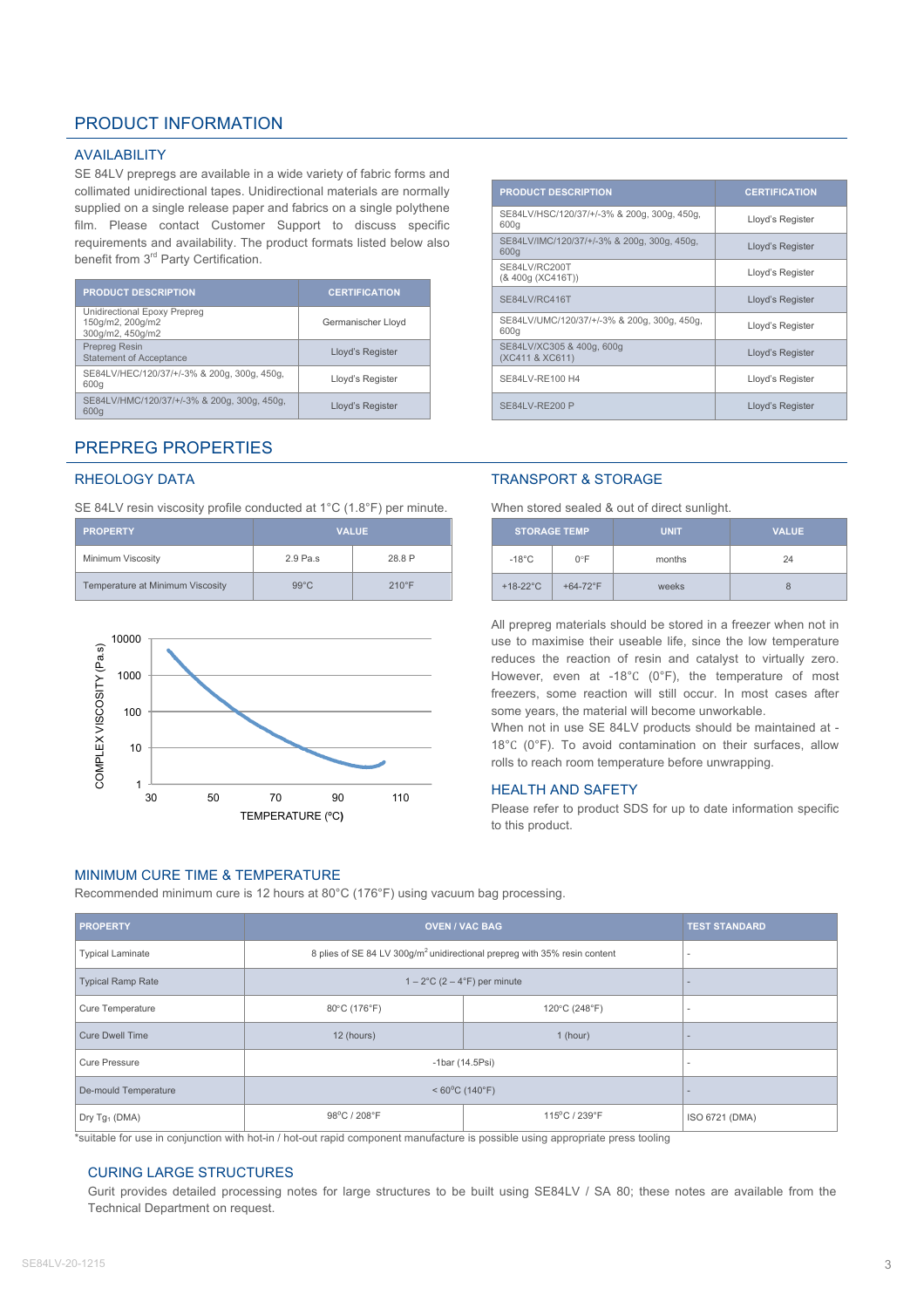### LAMINATE PROPERTIES

#### CURED RESIN PROPERTIES

Oven cured using standard processing techniques and a minimum cure time of 12 hours at 80°C (176°F).

| <b>PROPERTY</b>          | <b>SYMBOL</b>   | <b>SE 84LV RESIN CAST</b> | <b>TEST STANDARD</b> |                |  |
|--------------------------|-----------------|---------------------------|----------------------|----------------|--|
| <b>Tensile Strength</b>  | $\sigma_{\tau}$ | 82 MPa                    | 11.9 ksi             | ISO 527-2      |  |
| <b>Tensile Modulus</b>   | $E_T$           | 3.9 GPa                   | 0.57 Msi             | ISO 527-2      |  |
| <b>Flexural Strength</b> | $\sigma_{F}$    | 123 MPa                   | 17.8 Ksi             | <b>ISO 178</b> |  |
| <b>Flexural Modulus</b>  | Eε              | 3.5 GPa                   | 0.51 Msi             | <b>ISO 178</b> |  |
| Compressive Strength     | $\sigma_{c}$    | 163 MPa                   | 23.6 Ksi             | <b>ISO 604</b> |  |

#### UNIDIRECTIONAL LAMINATE PROPERTIES

Cured using standard vacuum bag processing techniques and a minimum cure time of 12hrs at 80°C (176°F).

| <b>PROPERTY</b>                                | <b>SYMBOL</b>               | <b>T700 HS CARBON FIBRE</b> |                            | <b>TRH50 60K 300G</b>                     |                            | <b>TEST STANDARD</b>  |  |
|------------------------------------------------|-----------------------------|-----------------------------|----------------------------|-------------------------------------------|----------------------------|-----------------------|--|
| <b>Fibre Density</b>                           | $\rho$ fibre                | 1.84 $g/cm3$                | $0.066$ lb/in <sup>3</sup> | 1.82 $g/cm3$                              | $0.066$ lb/in <sup>3</sup> |                       |  |
| <b>Fibre Modulus</b>                           | $E_{\text{fiber}}$          | 240 GPa                     | 35 Msi                     | 250 GPa                                   | 36 Msi                     | ÷,                    |  |
| Fibre Strength                                 | $X_{\text{fiber}}$          | 4.9 GPa                     | 0.71 Msi                   | 4.9 GPa                                   | 0.71 Msi                   | $\overline{a}$        |  |
| Resin Content                                  | $\%$                        | 37                          |                            |                                           | 34                         | ASTM D 3171 Method II |  |
| <b>Cured Ply Density</b>                       | $\rho_{\text{ply}}$         | 1.5 $g/cm3$                 | $0.054$ lb/in <sup>3</sup> | 1.5 $g/cm3$<br>$0.054$ lb/in <sup>3</sup> |                            | ASTM D792             |  |
| <b>Glass Transition Temperature</b>            | Tg <sub>1</sub>             | $115^{\circ}$ C             | 239°F                      | $115^{\circ}$ C                           | 239°F                      | ISO 6721              |  |
| <b>Cured Ply Thickness</b>                     | $t_{\text{ply}}$            | $0.29$ mm                   | $0.011$ in                 | 0.30 mm                                   | 0.012 in                   | ASTM D 3171 Method II |  |
| 0° Tensile Cured Fibre Volume*                 | $V_f$                       | 59.1%                       |                            |                                           | 56.2%                      | ASTM D 3171 Method II |  |
| 0° Tensile Strength<br>(Normalised to 60%)     | $X_T$                       | 2887 MPa                    | 419 ksi                    | 2150 MPa                                  | 312 ksi                    | ISO 527-4             |  |
| 0° Tensile Modulus<br>(Normalised to 60%)      | $E_t$                       | 131 GPa                     | 19 Msi                     | 144 GPa                                   | 21 Msi                     | ISO 527-4             |  |
| 0° Tensile Poisson's Ratio                     | $\rm V_{11}$                |                             |                            |                                           | 0.78                       | ISO 527-4             |  |
| 0° Compressive Str. Fibre Volume *             | $V_f$                       | 56.7%                       |                            |                                           | 55.4 %                     | ASTM D 3171 Method II |  |
| 0° Compressive Strength<br>(Normalised to 60%) | $X_{C}$                     | 1256 MPa                    | <b>182 ksi</b>             | 1304 MPa<br><b>189 ksi</b>                |                            | SACMA SRM1-94         |  |
| 0° Compressive Mod. Fibre Volume *             | $V_f$                       | 56.3%                       |                            | 55.9%                                     |                            | ASTM D 3171 Method II |  |
| 0° Compressive Modulus<br>(Normalised to 60%)  | $E_{C11}$                   | 124 GPa<br>18 Msi           |                            | 140 GPa<br>20 Msi                         |                            | SACMA SRM1-94         |  |
| 90° Tensile Cured Fibre Volume*                | $V_f$                       |                             |                            | 56.6%                                     |                            | ASTM D 3171 Method II |  |
| 90° Tensile Strength                           | $Y_T$                       | $\overline{a}$              |                            | 53 MPa                                    | 7.7 ksi                    | ISO 527-4             |  |
| 90° Tensile Modulus                            | $\mathsf{E}_{\mathsf{T22}}$ | ä,                          |                            | 8.2 GPa                                   | 1.2 Msi                    | ISO 527-4             |  |
| 90° Compressive Str. Fibre Volume *            | $V_f$                       |                             |                            | 57.8 %                                    |                            | ASTM D 3171 Method II |  |
| 90° Compressive Strength                       | $Y_C$                       | ä,                          |                            | 202 MPa                                   | 29 ksi                     | SACMA SRM1-94         |  |
| 90° Compressive Mod. Fibre Volume *            | $V_f$                       |                             |                            | 56.0%                                     |                            | ASTM D 3171 Method II |  |
| 90° Compressive Modulus                        | $E_{C22}$                   | í.                          |                            | 9.0 GPa                                   | 1.3 Msi                    | SACMA SRM1-94         |  |
| 0° Flexural Fibre Volume *                     | $V_f$                       |                             |                            | 56.9%                                     |                            | ASTM D 3171 Method II |  |
| 0° Flexural Strength                           | $X_F$                       | ä,                          |                            | 1617 MPa                                  | 235 ksi                    | ISO 14125             |  |
| 0° Flexural Modulus                            | $E_{F11}$                   |                             |                            | 121 GPa                                   | 18 Msi                     | <b>ISO 14125</b>      |  |
| ±45° IPS Fibre Volume*                         | $V_f$                       |                             |                            | 55.9%                                     |                            | ASTM D 3171 Method II |  |
| ±45° In-Plane Shear Strength                   | $\tau_{12}$                 | $\frac{1}{2}$               |                            | 77 MPa                                    | 11 ksi                     | ISO 14129             |  |
| ±45° In-Plane Shear Modulus                    | $G_{12}$                    | ä,                          | ä,                         | 4.3 GPa                                   | 0.62 Msi                   | ISO 14129             |  |
| ±45° In-Plane Shear Poisson's Ratio            | $V_{12}$                    |                             |                            | 0.82                                      |                            | ISO 14129             |  |
| 0° ILSS Fibre Volume*                          | $V_f$                       | 55.0 %                      |                            | 58.0%                                     |                            | ASTM D 3171 Method II |  |
| $0^\circ$ ILSS                                 | $X_{\text{ILSS}}$           | 76 MPa                      | 11.0 ksi                   | 91 MPa                                    | 13.2 ksi                   | ISO 14130             |  |

\*original laminate fibre volume fraction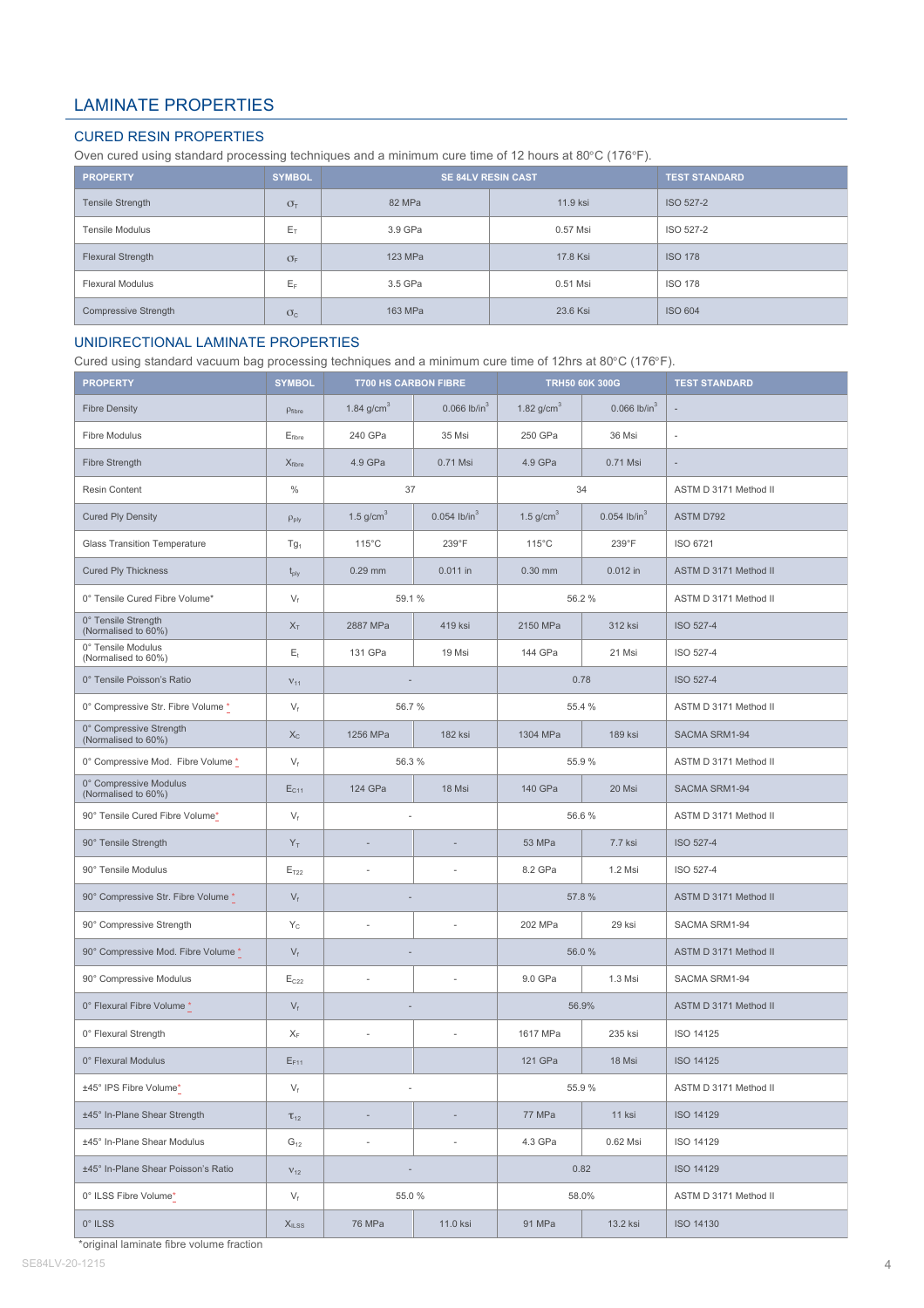#### WOVEN LAMINATE PROPERTIES

Cured using recommended processing and curing techniques.

| <b>PROPERTY</b>                                | <b>SYMBOL</b>                 | <b>RC200T</b>               |                            | <b>RC200T</b>               |                            | <b>WRE293</b>               |                            | <b>TEST STANDARD</b>  |
|------------------------------------------------|-------------------------------|-----------------------------|----------------------------|-----------------------------|----------------------------|-----------------------------|----------------------------|-----------------------|
| Resin Content                                  |                               | 42 %                        |                            | 42 %                        |                            | 42 %                        |                            | ASTM D 3171 Method II |
| <b>Cure Method</b>                             | ÷.                            | Vacuum Bag                  |                            | Press                       |                            | Press                       |                            |                       |
| Cure Schedule                                  | ÷,                            | 10hrs / 85°C (185°F) / 1Bar |                            | 1hrs / 120°C (248°F) / 6Bar |                            | 1hrs / 120°C (248°F) / 6Bar |                            | ×.                    |
| <b>Cured Ply Density</b>                       | $\rho_{\text{ply}}$           | 1.5 $g/cm3$                 | $0.054$ lb/in <sup>3</sup> | 1.5 $g/cm3$                 | $0.054$ lb/in <sup>3</sup> | $1.8$ g/cm $3$              | $0.065$ lb/in <sup>3</sup> | ASTM D792             |
| <b>Glass Transition Temperature</b>            | $Tg_1$                        | $115^{\circ}$ C             | 239°F                      | $115^{\circ}$ C             | 239°F                      | $115^{\circ}$ C             | 239°F                      | ASTM D7028            |
| <b>Cured Ply Thickness</b>                     | $t_{\text{ply}}$              | $0.23$ mm                   | $0.009$ in                 | $0.20$ mm                   | $0.008$ in                 | $0.23$ mm                   | $0.009$ in                 | ASTM D 3171 Method II |
| 0° Tensile Cured Fibre Volume*                 | $V_f$                         | 53.0%                       |                            | 55.4 %                      |                            | 51.8%                       |                            | ASTM D 3171 Method II |
| 0° Tensile Strength<br>(Normalised to 60%)     | $X_T$                         | 730 MPa                     | 106 ksi                    | 1163 MPa                    | <b>169 ksi</b>             | 633 MPa                     | 92 ksi                     | <b>ISO 527-4</b>      |
| 0° Tensile Modulus<br>(Normalised to 60%)      | $E_t$                         | 72 GPa                      | 10.4 Msi                   | 65 GPa                      | 9.4 Msi                    | 37 GPa                      | 5.4 Msi                    | ISO 527-4             |
| 90° Tensile Cured Fibre Volume*                | $V_f$                         | 46.2%                       |                            |                             |                            |                             |                            | ASTM D 3171 Method II |
| 90° Tensile Strength<br>(Normalised to 60%)    | $Y_T$                         | 878 MPa                     | <b>127 ksi</b>             | ÷.                          |                            | $\sim$                      | L,                         | ISO 527-4             |
| 90° Tensile Modulus<br>(Normalised to 60%)     | E <sub>T22</sub>              | 66 GPa                      | 9.6 Msi                    |                             |                            |                             |                            | <b>ISO 527-4</b>      |
| 0° Comp. Str. Fibre Volume *                   | $V_f$                         | 51.0%                       |                            | 50.4 %                      |                            | 64.0%                       |                            | ASTM D 3171 Method II |
| 0° Compressive Strength<br>(Normalised to 60%) | $X_{C}$                       | 846 MPa                     | <b>123 ksi</b>             | 914 MPa                     | 133 ksi                    | 644 MPa                     | 93 ksi                     | SACMA SRM1-94         |
| 0° Comp. Mod. Fibre Volume *                   | $V_f$                         | 46.9%                       |                            |                             | 56.2%                      |                             |                            | ASTM D 3171 Method II |
| 0° Compressive Modulus<br>(Normalised to 60%)  | $E_c$                         | 69 GPa                      | 10.0 Msi                   | 65 GPa                      | 9.4 Msi                    | $\overline{a}$              |                            | SACMA SRM1-94         |
| 90° Comp Str. Fibre Volume                     | $V_f$                         | 50.6%                       |                            |                             |                            |                             |                            | ASTM D 3171 Method II |
| 90° Compressive Strength                       | $Y_C$                         | 775 MPa                     | <b>112 ksi</b>             | ٠                           |                            | $\overline{a}$              |                            | SACMA SRM1-94         |
| 90° Comp. Mod. Fibre Volume*                   | $V_{f}$                       | 46.9%                       |                            |                             |                            |                             |                            | ASTM D 3171 Method II |
| 90° Compressive Modulus                        | $E_{C22}$                     | 67 GPa                      | 9.7 Msi                    |                             |                            |                             |                            | SACMA SRM1-94         |
| 0° Flexural Cured Fibre Volume*                | $V_f$                         | 48.4 %                      |                            |                             |                            |                             |                            | ASTM D 3171 Method II |
| 0° Flexural Strength                           | $X_F$                         | 917 MPa                     | 133 ksi                    | $\overline{a}$              |                            | ÷,                          | ÷,                         | <b>ISO 14125</b>      |
| 0° Flexural Modulus                            | $E_{F11}$                     | 42 GPa                      | 6.1 Msi                    | ÷,                          | ×.                         | ä,                          | ä,                         | ISO 14125             |
| 0° ILSS Fibre Volume*                          | $V_f$                         | 48%                         |                            | 56.5 %                      |                            | 41.0%                       |                            | ASTM D 3171 Method II |
| <b>ILSS</b>                                    | $\tau_{\scriptscriptstyle M}$ | 75 MPa                      | 10.9 ksi                   | 67 MPa                      | 9.7 ksi                    | 58 MPa                      | 8.4 ksi                    | ISO 14130             |

\*original laminate fibre volume fraction